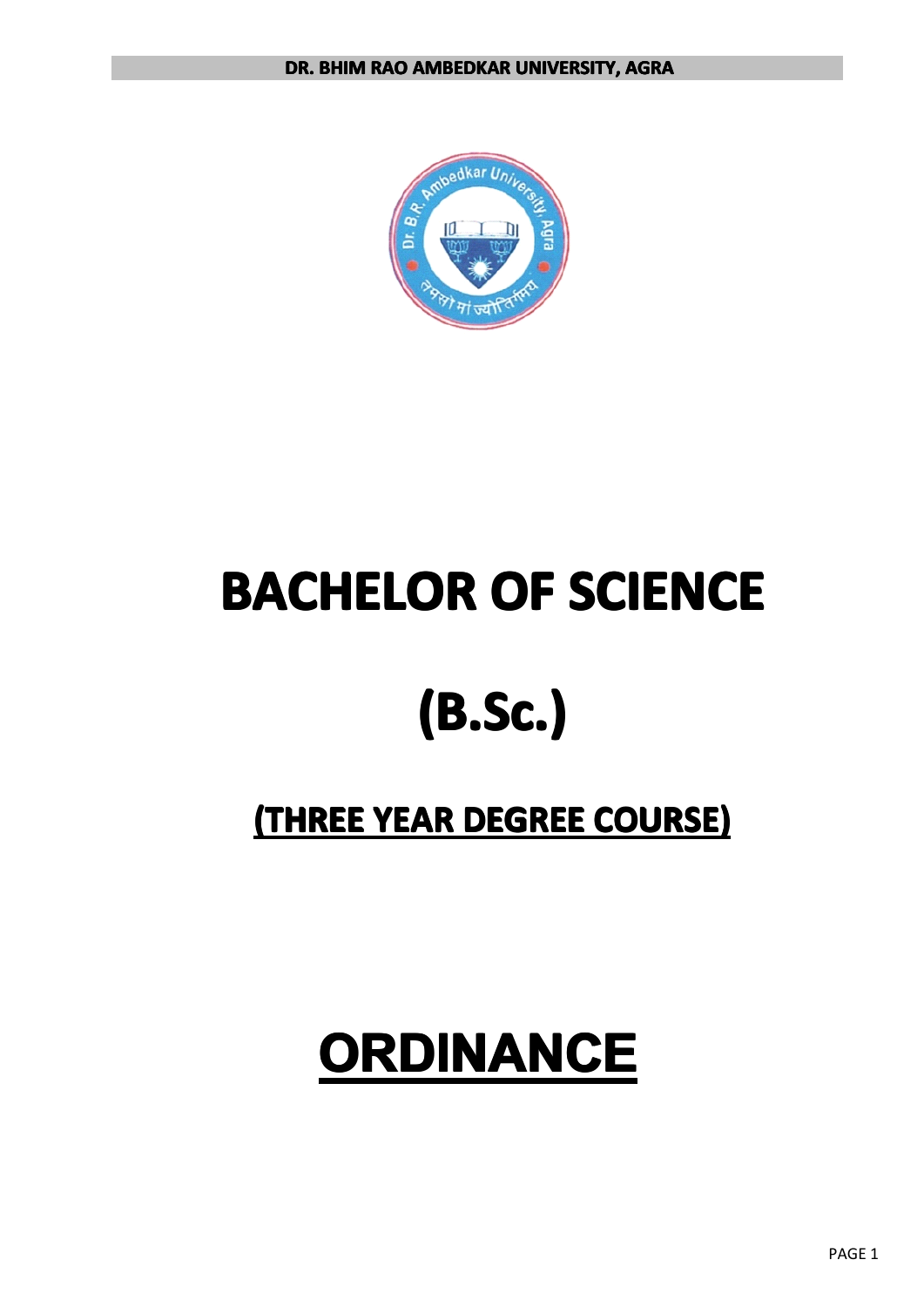## Faculty of Science Bachelor of Science (B.Sc.)

## **ORDINANCES & RULES / REGULATIONS**

- 1. The course leading to the Bachelor of Science Degree shall extend over three year's and comprise Physical Education, Rastra Gaurav, Environmental Science, Core Course and Applied Courses as prescribed under ordinances 3 and 4 following.
- 2. For eligibility to enter upon the B.Sc. Course <sup>a</sup> candidate must have passed the
	- (i) Intermediate examination in Science (i.e. with subjects including Physics, Chemistry and either Mathematics or Biology) of the Madhyamic Shiksha Parishad, Uttar Pradesh or any Indian University duly incorporated by any Law enforce for the time being or
	- (ii) Any other examination recogniosed by the University as equivalent there to.
	- (iii)Provided that <sup>a</sup> candidate, who has passed the Intermediate Examination (or an equivalent examination) in agriculture may be permitted to take up B.Sc. course in Life Science Group only but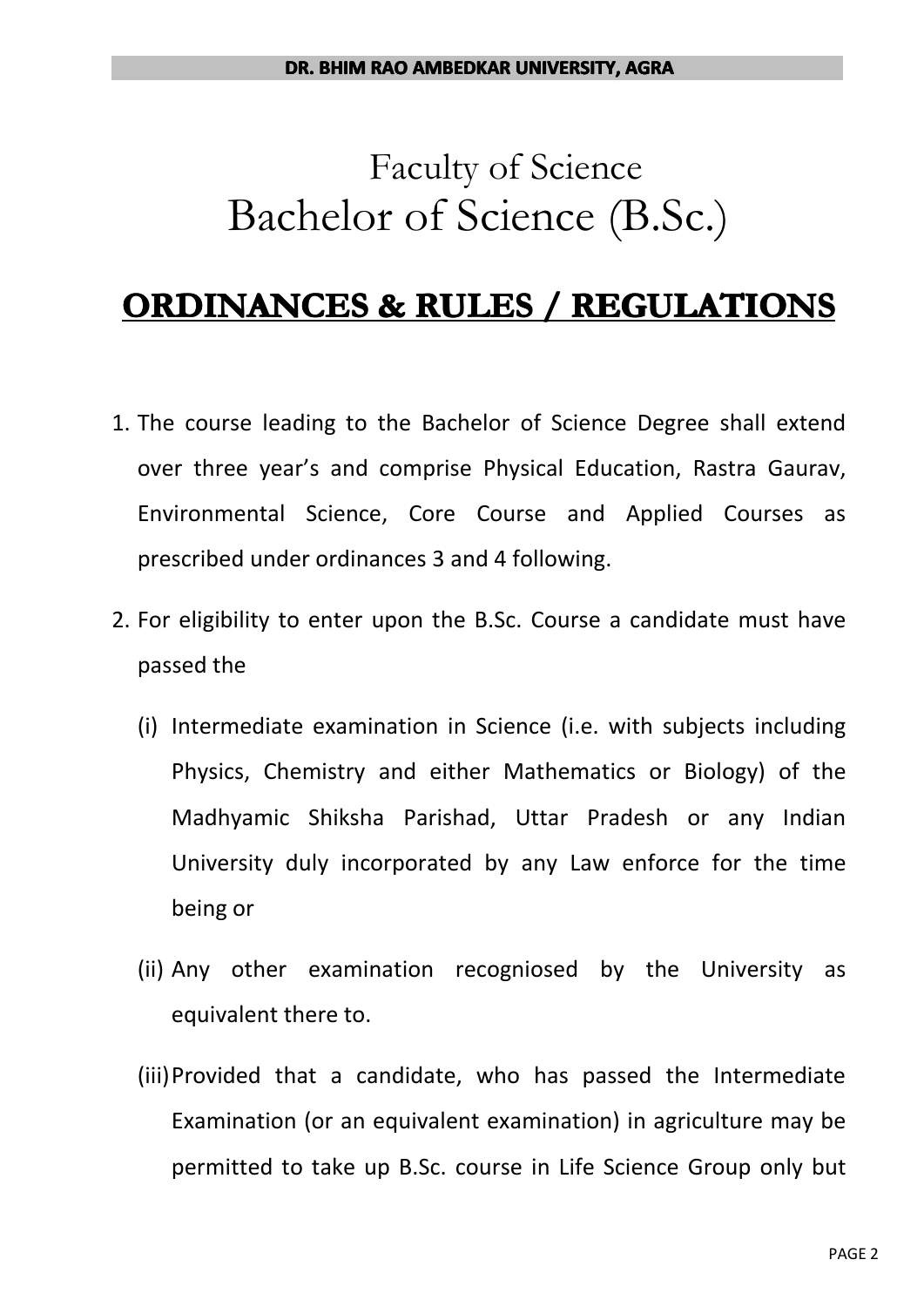#### **DR. BHIM RAO AMBEDKAR UNIVERSITY, AGRA**

candidate having passed Intermediate or an equivalent examination in Arts or Commerce shall not be eligible.

- 3. (a) Physical Education shall be studied in the B.Sc. (Part I) First year only. The candidate shall be required to obtain 35% marks. If the candidate failed in such examination, may be provisionally permitted to appear at the next higher examination concerned B.Sc. (Part – II)
	- (b) Rastra Gaurav shall be studied in the B.Sc. (Part II) Second year only. The candidate shall be required to obtain 35% marks. If the candidate failed in such examination, may be provisionally permitted to appear at the next higher examination concerned B.Sc.  $(Part - III)$
	- (c) Environmental Studies shall be studied in the B.Sc. (Part III) Third year only. The candidate shall be required to obtain 35% marks. If the candidate failed in such examination, may be provisionally permitted to appear at the next higher examination concerned.
	- (d) If any, for B.Com. Degree subject to the condition that the result of this B.Com. (Part – III) examination shall not be declared until he/she also passed in the *Physical Physical Education, Education, Education,Rastra Gaurav, Environmental Studies* paper.
	- (e) The Core Course shall be studied in all the three years. The Core Course shall be in the following subjects: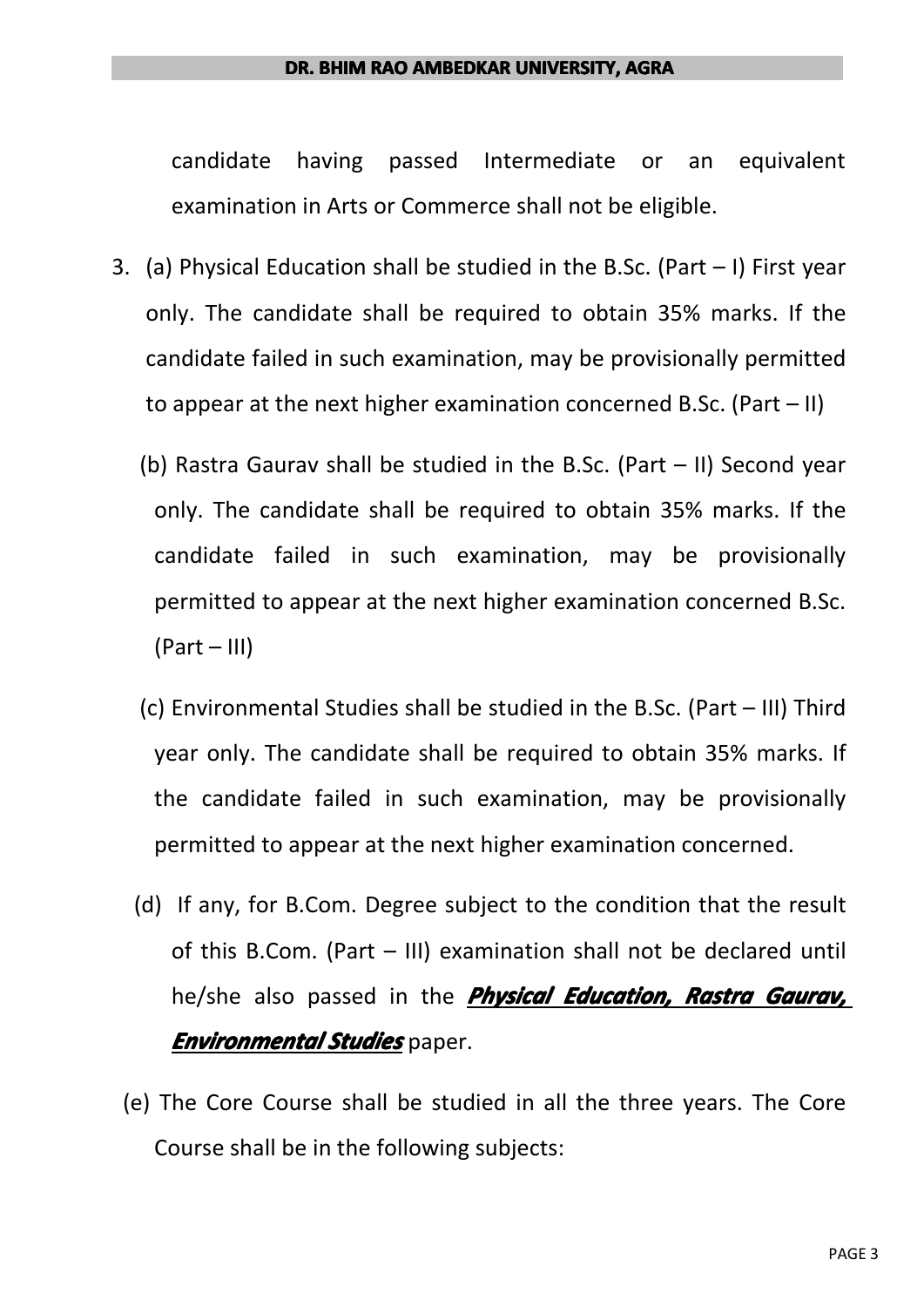#### **DR. BHIM RAO AMBEDKAR UNIVERSITY, AGRA**

| (i)   | Physics.                    | (ii) | Geography.                    |
|-------|-----------------------------|------|-------------------------------|
| (iii) | Chemistry.                  | (iv) | <b>Military Studies</b>       |
| (v)   | Mathematics.                | (vi) | Bio-Technology                |
| (vii) | Botany.                     |      | (viii) Computer Science       |
| (ix)  | Zoology.                    | (x)  | <b>Industrial Chemistry</b>   |
| (xi)  | Statistics.                 |      | (xii) Industrial Microbiology |
|       | (xiii) Geology.             |      | (xiv) Economics               |
| (xv)  | Seed Technology             |      | (xvi) Still Photography       |
|       | (xvii) Clinical Nutrition & |      | (xviii) Microbiology          |
|       | <b>Dietetics</b>            |      |                               |

(f) A candidate shall be required to opt for any one group out of the following and offer from that group three subject as his core course which shall continue in all the three years. The following groups are given below:-

## **(A). Physical Physical PhysicalPhysicalScience Science ScienceGroup:**

- 1. Mathematics.
- 2. Any two of the following:
	- (i) Physics.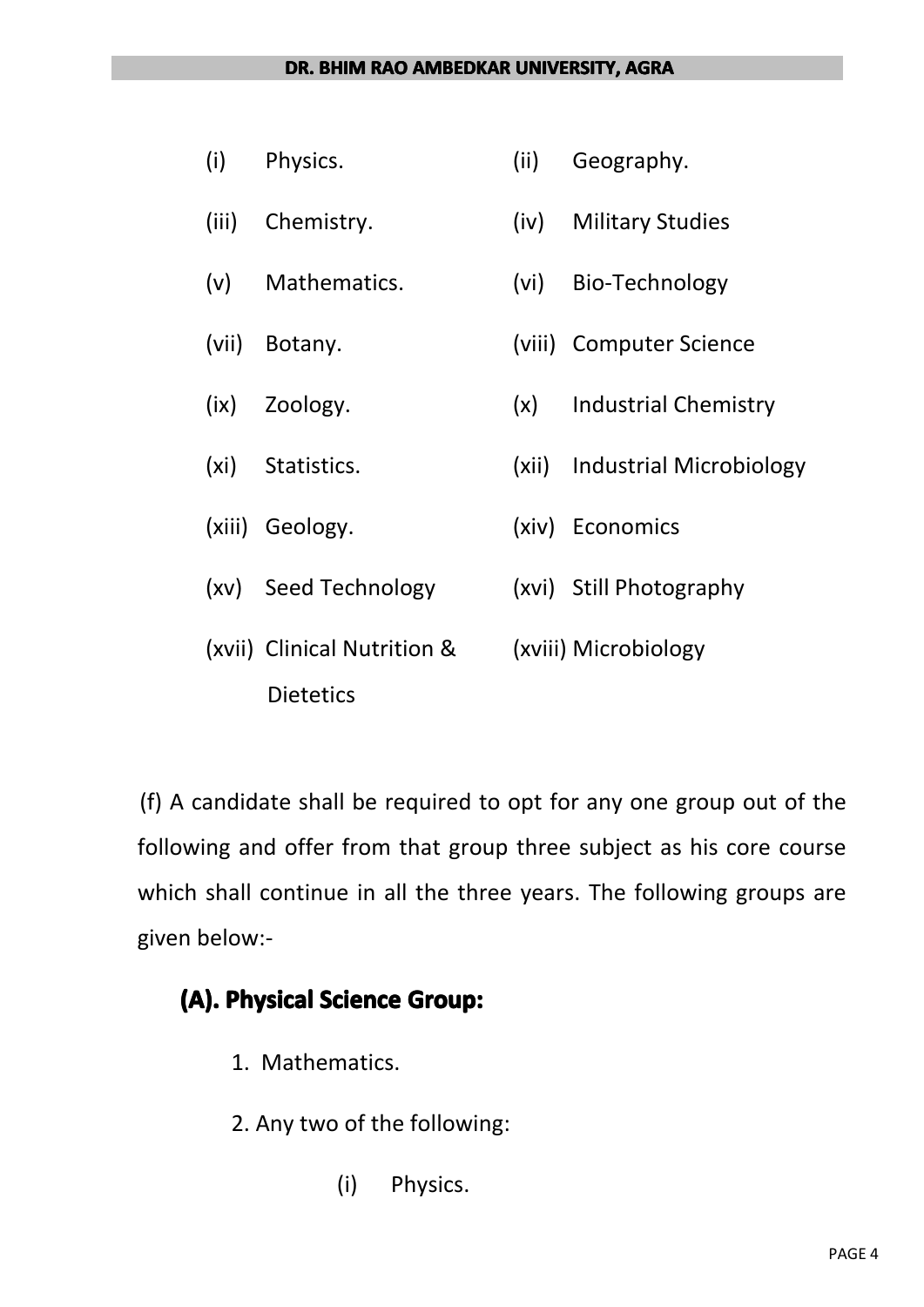- (ii) Chemistry.
- (iii) Statistics.
- (iv) Economics.
- (v) Military Studies.
- (vi) Geology.
- (vii) Computer Science.

Provided Economics will be offered only if Statistics is offered as the other subjects.

## **(B). Life Science Science Science Science Group:**

- 1. Botany and /or Zoology and / or Seed Technology.
- 2. Any two of the following:
	- (i) Chemistry.
	- (ii) Geology.
	- (iii) Geography.
	- (iv) Military Studies.
	- (v) Bio-Technology.
	- (vi) Industrial Microbiology.
	- (vii) Industrial Chemistry.
	- (viii) Seed technology.
	- (ix) Still Photography.
	- (x) Clinical Nutrition & Dietetics.
	- (xi) Microbiology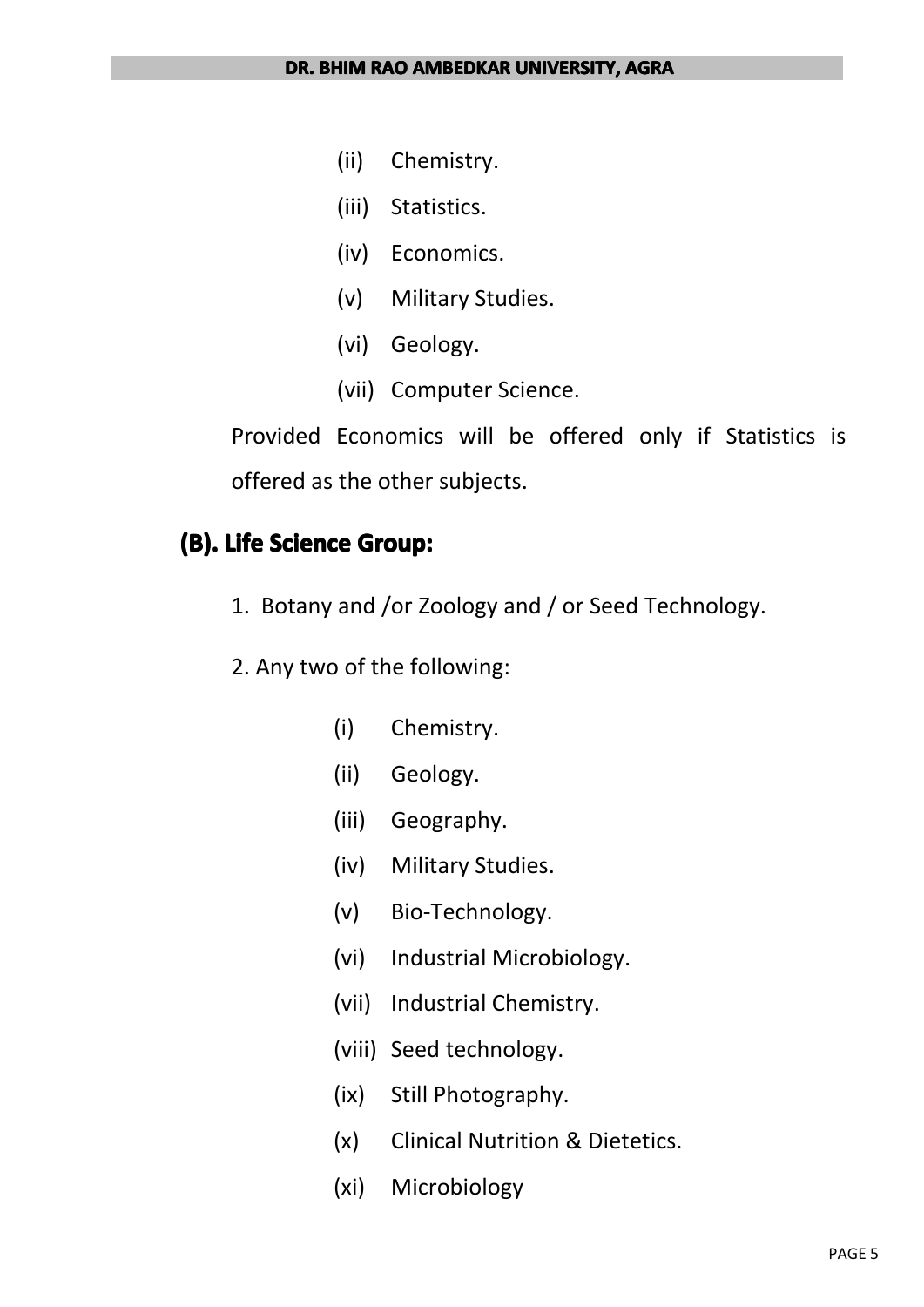Provided that Geography will be offered only by those who offer Geology as the other subjects.

- 4. (a) The examination for the degree of Bachelor of Science shall consist of three parts:
	- (i) B.Sc. (Part  $-1$ ) at the end of the first year.
	- (ii) B.Sc. (Part II) at the end of the second year.
	- (iii) B.Sc. (Part  $-$  III) at the end of the third year.

(b) The examinations shall be conducted by means of written papers and will include practicals in core courses (other than those in Mathematics and Economics).

- 5. A candidate who has been admitted to B.Sc. (Part I) course and has attended in any affiliated colleges for one academic year the regular course of study as prescribed for B.Sc. (Part  $-$  I) examination of the University, under these Ordinances, may be permitted, if otherwise eligible, to appear at the B.Sc. (Part – I) examination.
- 6. (a). A candidate who, having passed the B.Sc. (Part  $-$  I) examination of the University, under these ordinances, has attended in an affiliated college for one academic year the regular course of study as prescribed for the B.Sc. (Part – II) examination of the University under these ordinances may be permitted, if otherwise eligible to appear at the B.Sc. (Part – II) examination.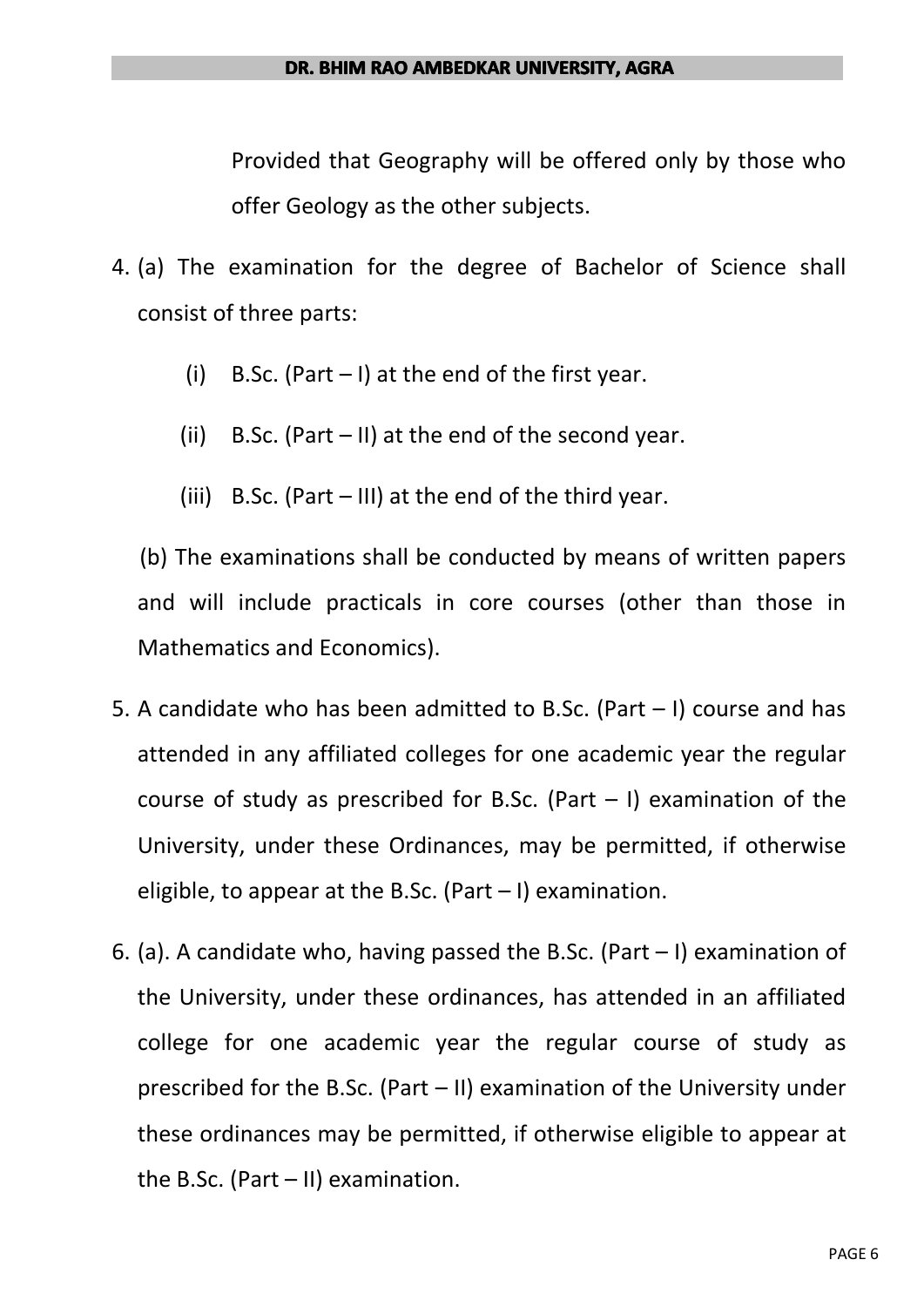(b). A candidate who, having passed the B.Sc. (Part  $-1$ ) examination after 10+2, of any other University duly incorporated by any law in force for the tome being, may also be permitted, if otherwise eligible, to appear at B.Sc. (Part – II) examination of the University, provided that:-

- (i) he/she offered at the above mentioned B.Sc. (Part  $-1$ ) examination of such University <sup>a</sup> course of an equivalent standard with almost such syllabi as is prescribed for B.Sc. (Part – I) examination of the University under these ordinance.
- (ii) has attended in an affiliated college for one academic year the regular course of study prescribed for B.Sc. (Part  $-$  II) examination of the University under these ordinances.

(c). A candidate who has passed the B.Sc. (Part  $-1$ ) examination and has attended in an affiliated college for one academic year the regular course of study prescribed for B.Sc. (Part  $-$  II) examination of the university under these ordinances together with the regular course prescribed for B.Sc. (Part  $-$  I) under these Ordinance, may also be permitted to appear at the B.Sc. (Part – II) examination.

7. (a) A candidate who having passed the B.Sc. (Part – II) examination of the University, under these ordinances has attended in an affiliated college for one academic year the regular course of study as prescribed for B.Sc. (Part – III) examination of the university under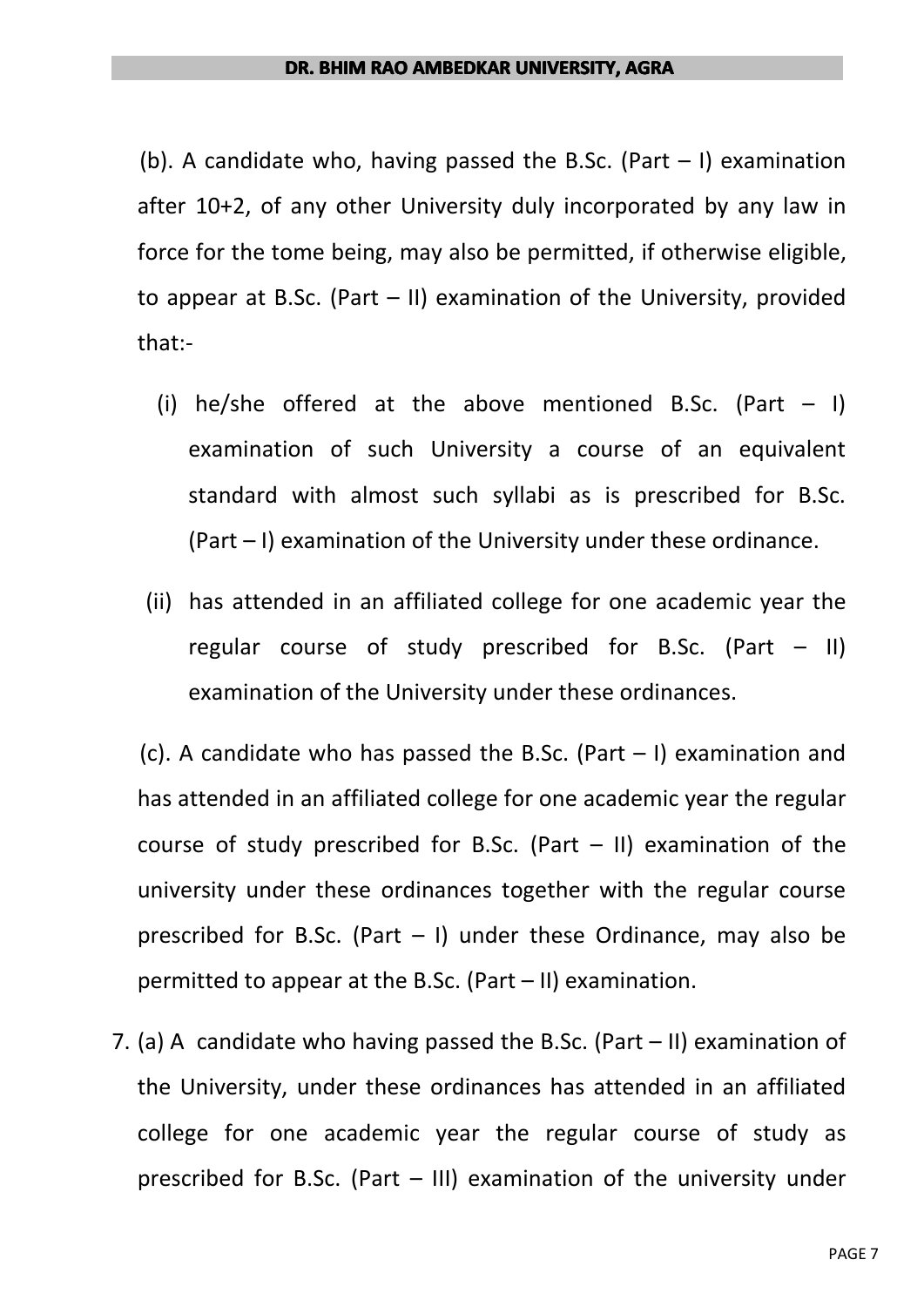#### **DR. BHIM RAO AMBEDKAR UNIVERSITY, AGRA**

these ordinances may be permitted to appear at the B.Sc. (Part – III) examination.

(b). A candidate who has passed the B.Sc. (Part – II) examination after 10+2 of any other university duly incorporated by any law in force for the time being may also be permitted, , if otherwise eligible, to appear at B.Sc. (Part  $-$  III) examination of the University, provided that:-

- (i) he/she offered at the above mentioned B.Sc. (Part  $-$  II) examination of such University <sup>a</sup> course of an equivalent standard with almost such syllabi as is prescribed for B.Sc. (Part – II) examination of the University under these ordinance.
- (ii) has attended in an affiliated college for one academic year the regular course of study prescribed for B.Sc. (Part  $-$  III) examination of the University under these ordinances.
- 8. For <sup>a</sup> pass in B.Sc. Examination <sup>a</sup> candidate shall be required to secure the minimum of 35% marks in each theory paper and the minimum of 35% in each practical paper aggregate together in core course. Where <sup>a</sup> course comprises theory as well as practical the candidate shall have to least 35% marks in theory and practical separately.
- 9. Provided that in respect of the students who have completed and passed all the three years of the B.Sc. Programme in the aforesaid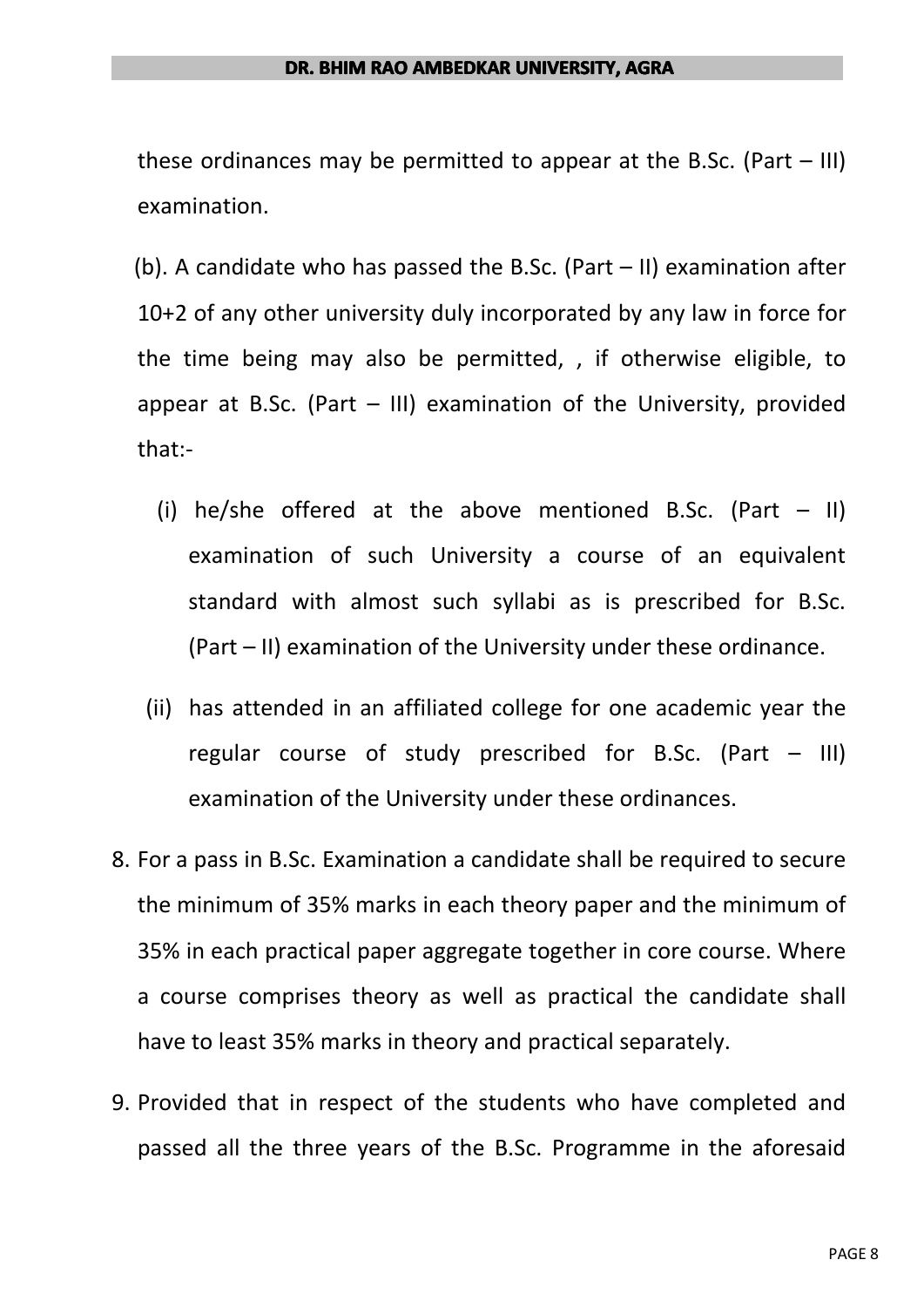manner, the division shall be declared on the basis of the total marks scored in all the three years as follows:

- **a)** First Division, where student secures 60% or above.
- b) Second Division where student secures 45% or above but less **than 60% marks.**
- **c) Third Division Divisionwhere student studentsecures less than 45% marks.**
- 10. A candidate who has been declared successful at the B.Sc. Part I, II and III examination in accordance with ordinance  $-07$ , 08 and 09 here in above shall be awarded the degree of Bachelor of Science.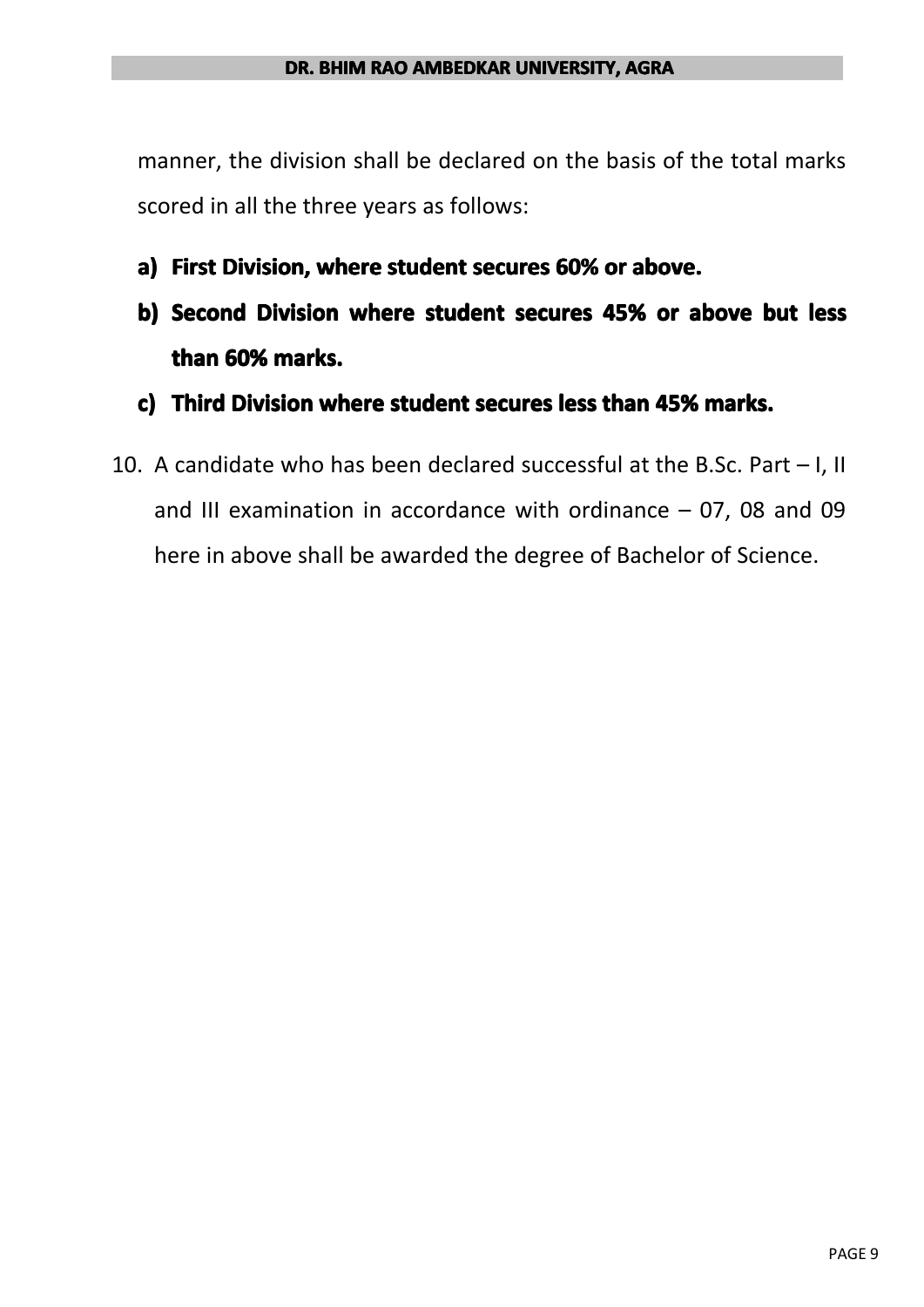# **FOUNDATION FOUNDATION FOUNDATION FOUNDATION COURSE PHYSICAL PHYSICAL PHYSICAL PHYSICAL EDUCATION EDUCATION EDUCATION**

## **SYLLABUS**

- Note :- Physical Education shall be studied in the B.Sc. (Part  $-$  I) First **year** only. The Maximum Marks of this Paper is 50 Marks. The **candidate candidatecandidateshall be required required requiredto obtain 35% marks (minimum passing passing marks should be 18). This paper is compulsory compulsory compulsorycompulsory for Regular and Private candidates.**
- 1. Meaning and Definition of Physical Education Aims and Objectives, Importance.
- 2. Age and Physical activities and Sports, Chronological, Anatomical and Physiologicals ages.
- 3. Sociological implications of Sports and Cultural Heritage.
- 4. Brief History of Physical Education: Ancient to Modem.
- 5. Important Institutions of Physical Education and Sports in India.
- 6. Olympic Games, Asian Games and Commonwealth Games.
- 7. Need and Importance of Anatomy, Physiology, Recreation and Health Education.
- 8. Skeletal and Muscular System of Human Body.
- 9. Respiratory and Digestive Systems.
- 10. Blood and Circulatory System.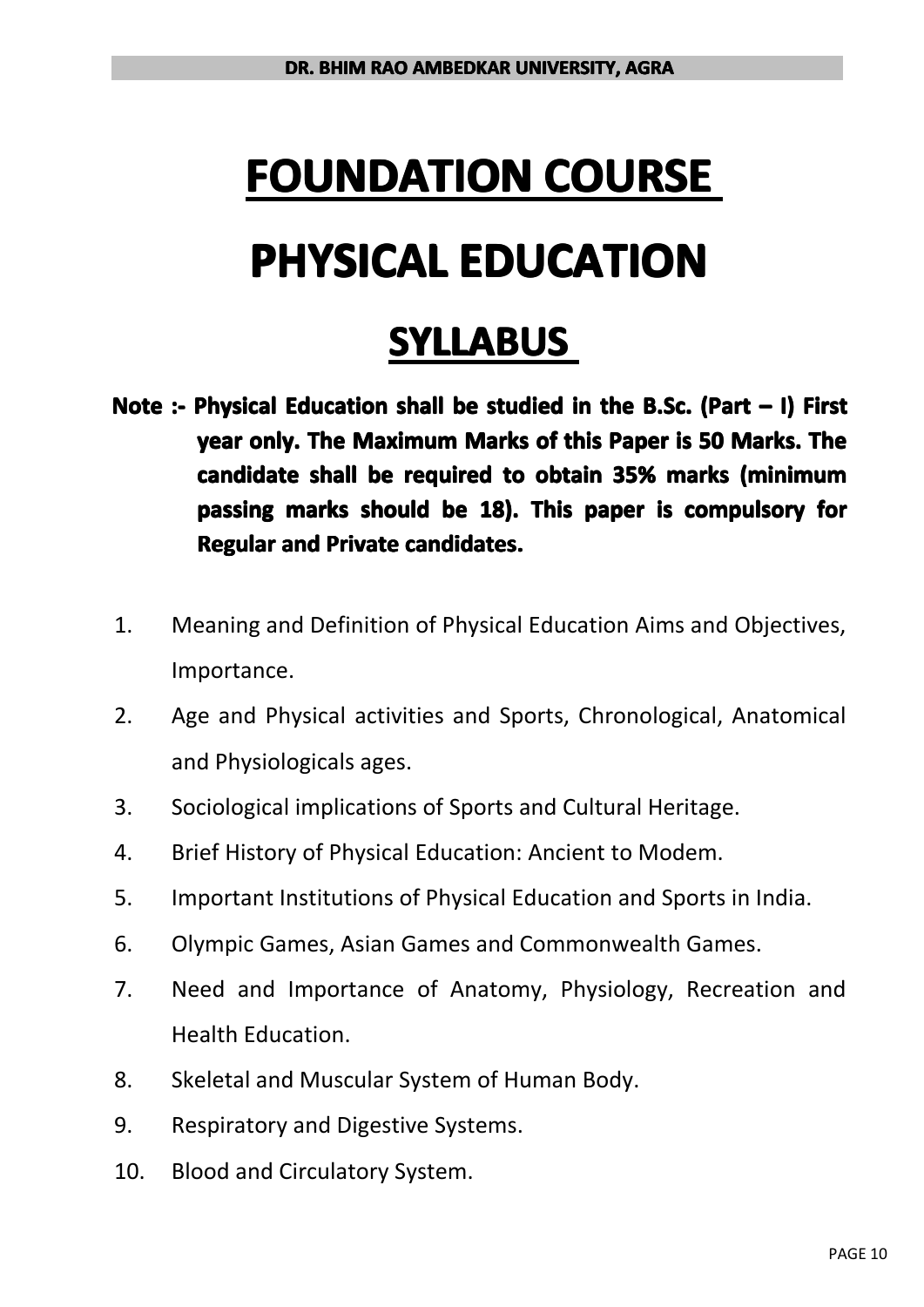- 11. Nutrition and Balanced Diet.
- 12. Ill-effects of Drugs and Tobacco.
- 13. First Aid and Personal Hygiene.
- 14. Communicable diseases.
- 15. Importance of Posture and deviations.
- 16. Importance of Sports Psychology.
- 17. Learning, Motivation and Transfer of Training in Physical Education.
- 18. Prevention and treatment of Sports injuries.
- 19. Rehabilitation Therapies in Sports injuries
- 20. Therapeutic Exercises Isotonic and Isometric.
- 21. Common Massage Techniques and Therapeutic use.
- 22. Importance of Management in Physical Education and Sports.
- 23. Kinesiology-Proximal & Dismal attachments and action of Muscles.
- 24. Lever and Law of Motion-their application to human body.
- 25. Force and its application in sports activities.
- 26. Application to human body of axis and plane, centre and gravity, line of gravity, equilibrium, mass and weight, speed, velocity, acceleration and momentum.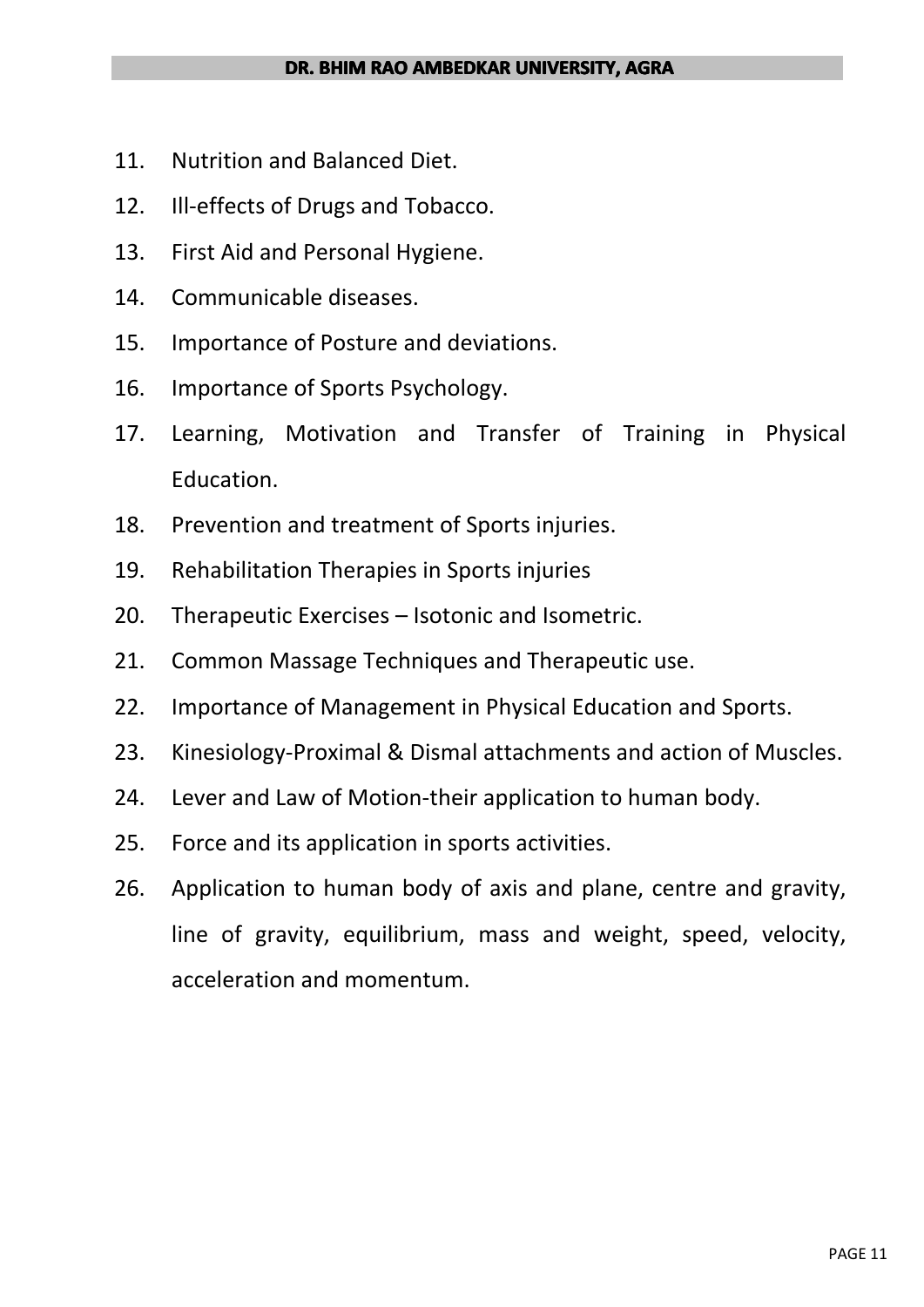## **FOUNDATION FOUNDATION FOUNDATION FOUNDATION COURSE**

## **RASTRA GAURAV**

## **SYLLABUS**

**Note :- Rastra Gaurav shall be studied studied studied studied in the B.Sc. (Part – II) Second year** only. The Maximum Marks of this Paper is 50 Marks. The **candidate candidatecandidateshall be required required requiredto obtain 35% marks (minimum passing passing marks should be 18). This paper is compulsory compulsory compulsorycompulsory for Regular and Private candidates.** 

- 
- **429 पत्र का ढॅाचा**<br>1. पूर्णाक 50 न्यू<br>2. प्रश्नपत्र में एव्<br>बहुविकल्पीय हों<br>को इन विकल्पों 1- iw.kk Zd & <sup>50</sup> U; wure mRrh.kZd & 18A 1. पूर्णाक — 50 न्यूनतम उत्तीर्णक — 18 |<br>2. प्रश्नपत्र में एक—एक अंक के कुल 50 वस्तुनिष्ठ प्रश्न होगें, जो<br>बहुविकल्पीय होंगें | प्रत्येक प्रश्न के उत्तर के 4 विकल्प रहेंगें | परीक्षार्थी<br>को इन विकल्पों म बहुविकल्पीय होंगें। प्रत्येक प्रश्न के उत्तर के 4 विकल्प रहेंगें। परीक्षार्थी को इन विकल्पों में सें किसी एक सही विकल्प पर चिह्न लगाकर उत्तर<br>देना होगा।<br>3. सभी प्रश्न अनिवार्य होंगें।<br>4. प्रश्न हिन्दी तथा अंग्रजी दोनों भाषाओं में होगें।<br>**पाठ्यकम की विषयवस्तु :—** का इन 1व<br>| देना होगा<br>|-<br>| 3. सभी प्रश्न<br>|-<br>| पाठ्यकम की वि
	-
	- 4. प्रश्न हिन्दी तथा अंग्रजी दोनों भाषाओं में होगें।<br>**पाठ्यकम की विषयवस्तु :–**<br>पाठ्यकम में निम्नलिखित विषयों का समावेश रहेगा -<br>1. सामान्य ज्ञान 10 प्रश्न (10 प्रश्न **x** 01 अंक

# **410) पाठ्यकम की विषयवस्तु :–**<br>पाठ्यकम में निम्नलिखित बि<br>1. सामान्य ज्ञान — 10

3. सभी प्रश्न अनिवार्य होंगें।<br>4. प्रश्न हिन्दी तथा अंग्रजी<br>पाठ्**यकम की विषयवस्तु :–**<br>पाठ्यकम में निम्नलिखित विषयं ं<br>पाठ्यक्रम में निम्नलिखित विषयों का समावेश रहेगा –<br>1. सामान्य ज्ञान – 10 प्रश्न (10 प्रश्न **x** 01 अंक)

1. सामान्य ज्ञान – 10 प्रश्न (10 प्रश्न **x** 01 अक) – 10 अक का होगा।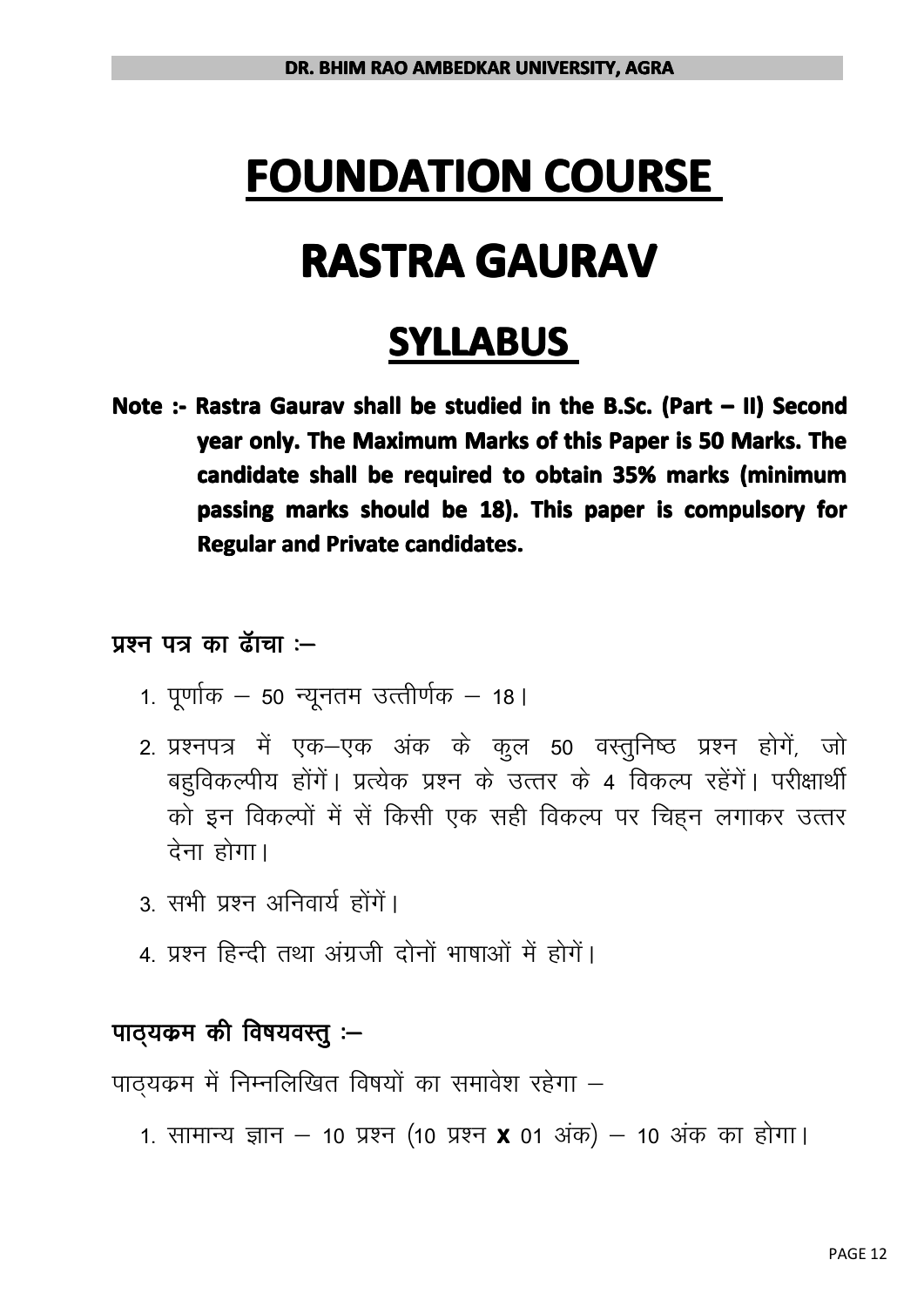- 2. सामान्य हिन्दी व्याकरण (संधि—विग्रह, समास, र्प्यायवाची, विलोम शब्द) —<br>10 प्रश्न ⁄ 10 अंक का होगा।<br>3. सामान्य संस्कृत व्याकरण (संधि—विग्रह, समास, तत्सम, तद्भव शब्द) —<br>10 प्रश्न ⁄ 10 अंक का होगा।<br>4. भारतीय इतिहास, दर्शन,  $10 \,$  प्रश्न  $/$  10 अंक का होगा।
	- 3. सामान्य संस्कृत व्याकरण (संधि–विग्रह, समास, तत्सम, तद्भव शब्द)  $10 \,$  प्रश्न  $/$  10 अंक का होगा।
- 4. भारतीय इतिहास, दर्शन, संस्कृति का सामान्य परिचय 10 प्रश्न $\neq$ 10 अंक का होगा।
	- 5. पर्यटन एवं पर्यावरण विषयक सामान्य जानकारी 10 प्रश्न / 10 अंक का होगा।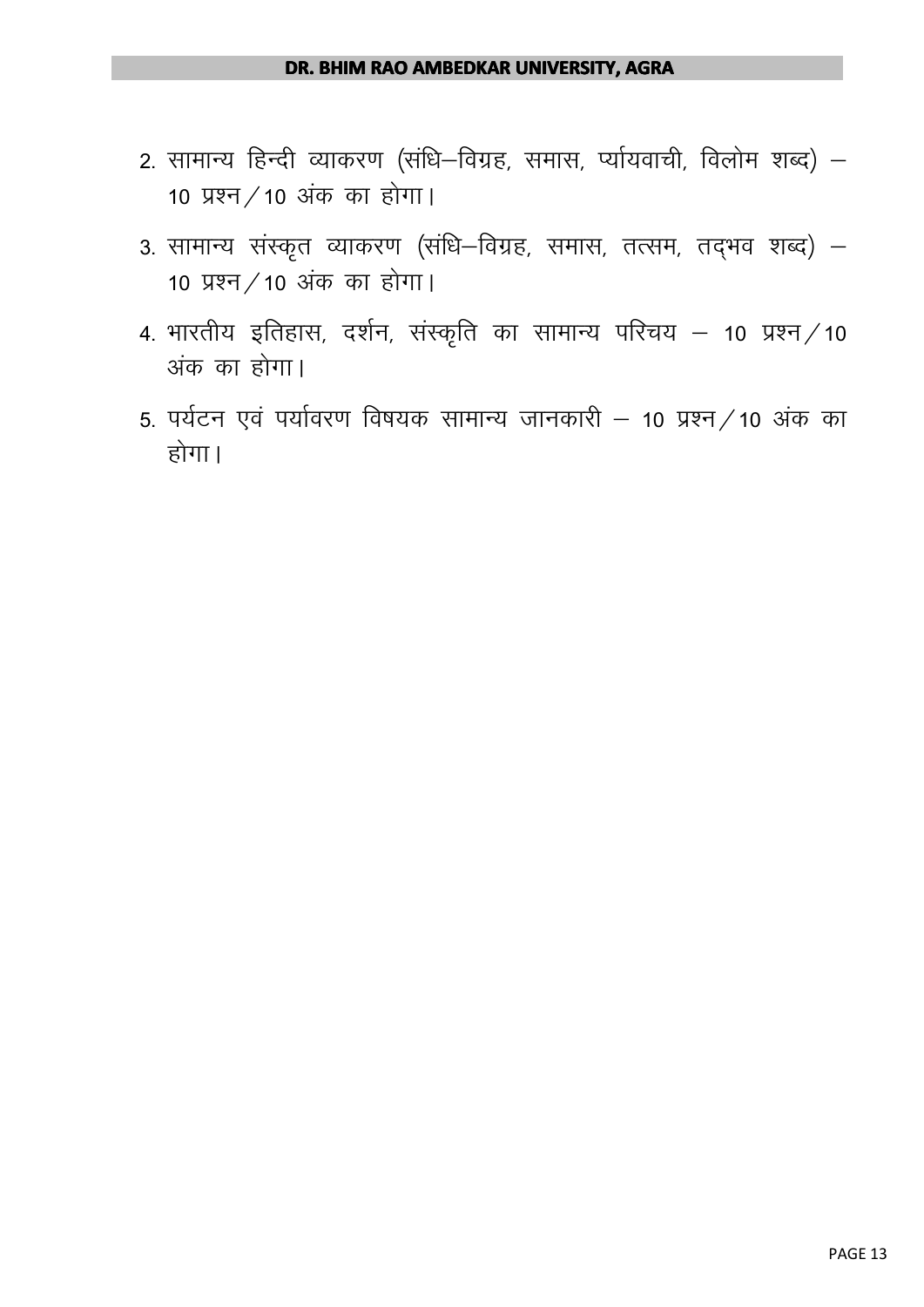# **FOUNDATION FOUNDATION FOUNDATION FOUNDATION COURSE ENVIRONMENTAL ENVIRONMENTAL ENVIRONMENTAL ENVIRONMENTAL STUDIES STUDIES STUDIES STUDIES**

## **SYLLABUS**

- Note :- (i). Environmental Studies shall be studied in the B.Sc. (Part III) **Third year only. The Maximum Marks of this Paper is 50 Marks. The candidate candidatecandidatecandidateshall be required to obtain 35% marks (minimum passing passing passingpassingmarks should be 18). This paper is compulsory for Regular and Private Candidates.** 
	- **(ii). The Question QuestionQuestion QuestionPaper carries carries 50 marks as follows: follows:**
		- **(a) Short Answers Answers Answers Pattern Pattern PatternPatternof 20 marks.**
		- **(b) Essay Type with candidate candidate choice of 30 marks.**

### **Contents of Syllabus:-**

#### **Unit 1:**

The Multidisciplinary nature of environmental studies – Definition, Scope and Importance. Need for public awareness.

## **Unit 2:**

Natural Resources.

Renewable and Non-renewable resources.

Natural resources and Associated Problems.

(a) Forest Resources: Use and over exploitation, deforestation case studies. Timber extraction, mining, cams and their on forests and tribal people.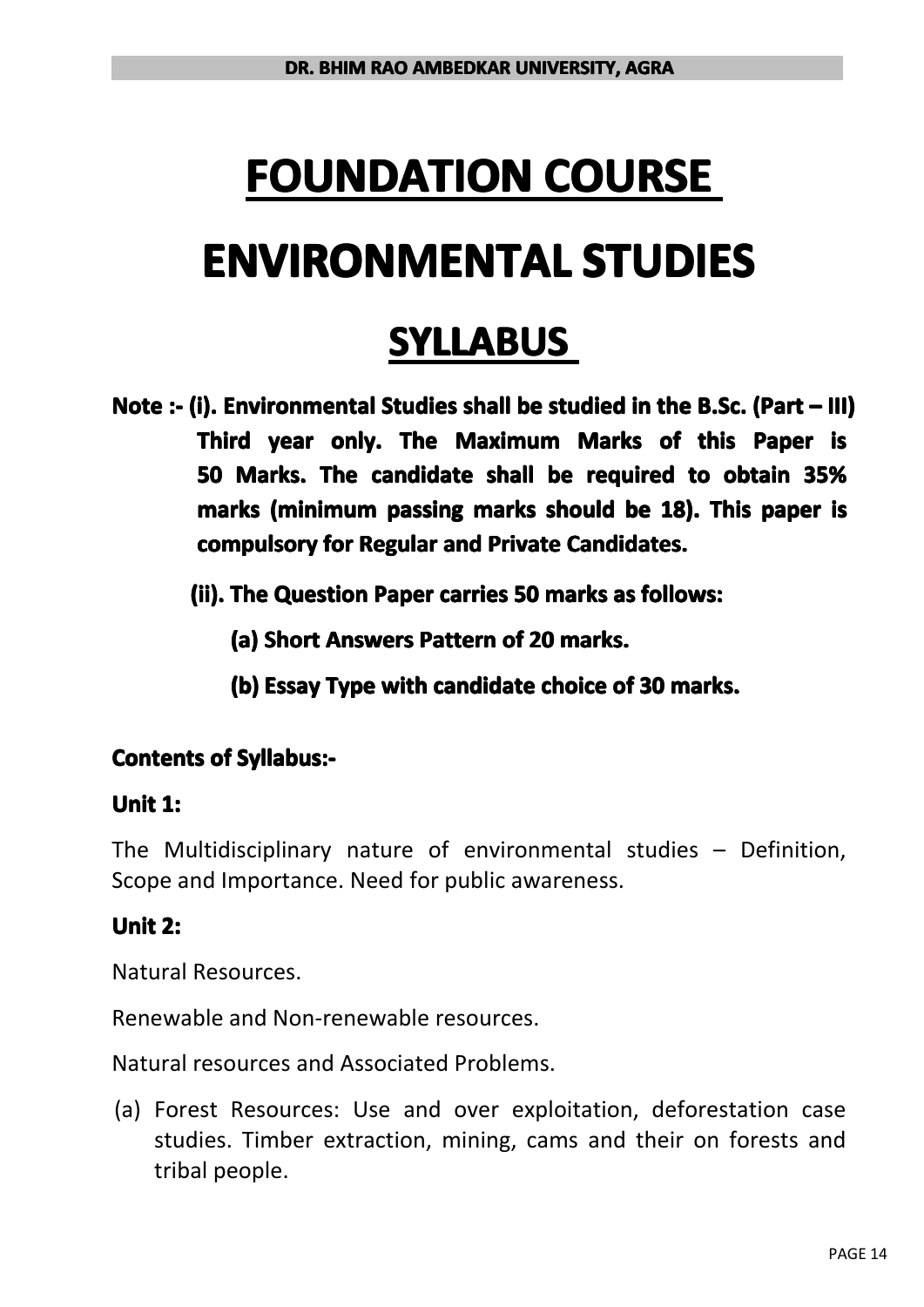- (b) Water Resources: Use and Over-utilization of surface and ground water, floods, drought, conflicts over water, dam's benefits and problems.
- (c) Mineral Resources: Use and exploitation, environmental effects of extracting and using mineral resources, case studies.
- (d) Food Resources: World food problems, changes caused by agriculture and overgrazing, effects of modern agriculture, fertilizer – pesticides problems, water logging, salinity, case studies.
- (e) Energy Resources: Growing energy needs, renewable and nonrenewable energy sources, use of alternate energy sources, case studies.
- (f) Land Resources: Land as <sup>a</sup> resource, land degradation, man induced landslides, soil erosion and desertification.
- (g) Role of an individual in conservation of natural resources.

### **Unit 3:**

Ecosystems :

- (a) Concept of an ecosystem.
- (b) Structure and function of an ecosystem.
- (c) Procedure, consumers and Decomposers.
- (d) Ecological Succession.
- (e) Food chains, food webs and ecological pyramids.
- (f) Introduction, Types, Characteristics, Features, Structures and Functions of the following ecosystem:-
	- (i) Forest Ecosystem.
	- (ii) Grass Land Ecosystem.
	- (iii) Desert Ecosystem.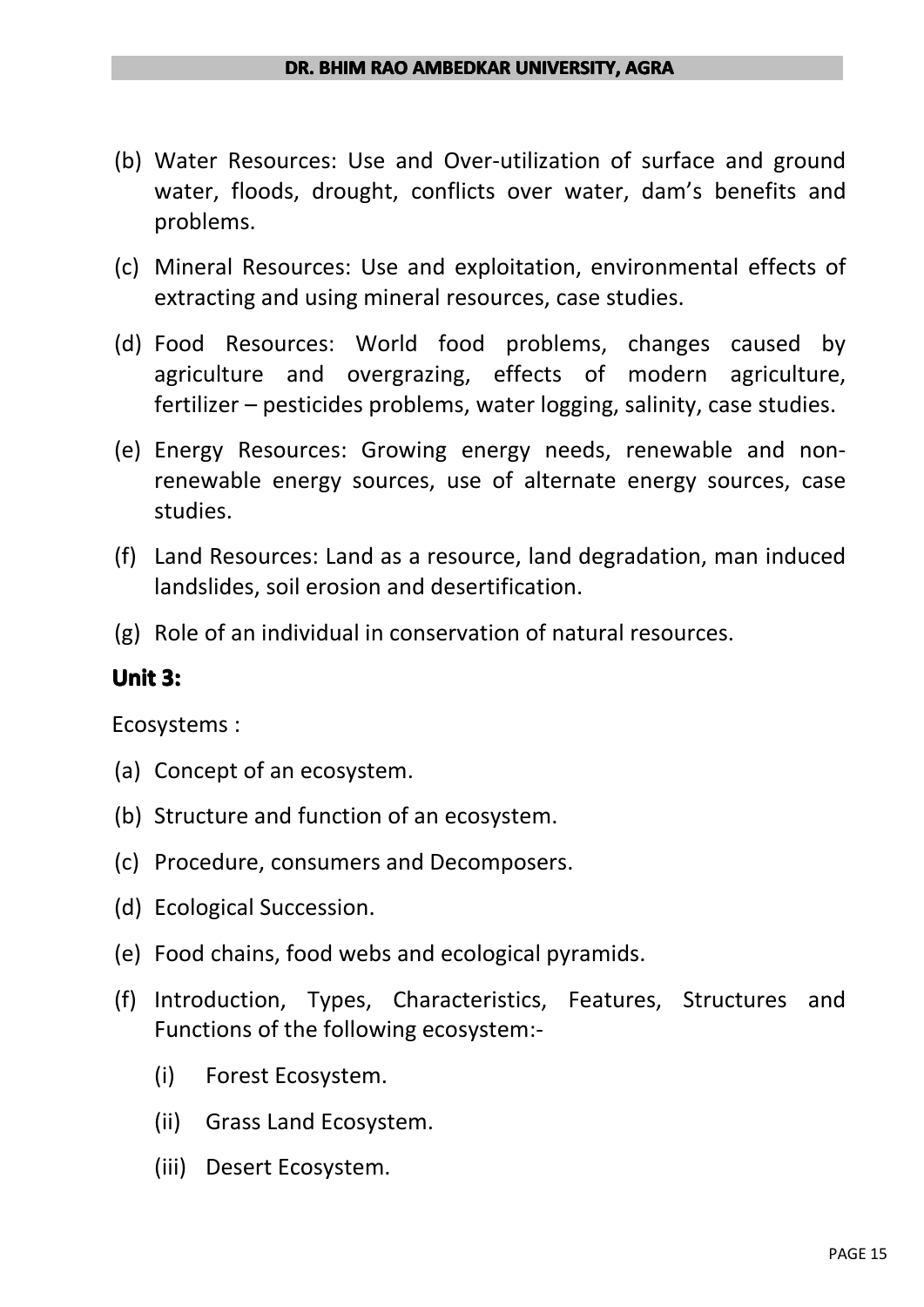(iv) Aquatic Ecosystems (ponds, streams, lakes, rivers, oceans, estuaries).

#### **Unit 4:**

- (i) Biodiversity and its conservation: Introduction Definition, genetics, species and ecosystem.
- (ii) Value of Biodiversity: Consumptive use, Productive use, Social Ethical, Aesthetic and Option values.
- (iii) Biodiversity at global, national and local levels.
- (iv) Hot-spots of biodiversity.
- (v) Threats to biodiversity: Habitat Loss, Poaching of wildlife, Manwildlife conflicts.
- (vi) Endangered and endemic species of India.
- (vii) India as <sup>a</sup> mega-diversity nation.
- (viii) Conservation of biodiversity: In-situ and Ex-situ conservation of biodiversity.

### **Unit 5:**

Environmental Pollution:

- (i) Definition
- (ii) Causes, effects and control measures of :-
	- (a) Air Pollution.
	- (b) Water Pollution.
	- (c) Soil Pollution.
	- (d) Marine Pollution.
	- (e) Noise Pollution.
	- (f) Thermal Pollution.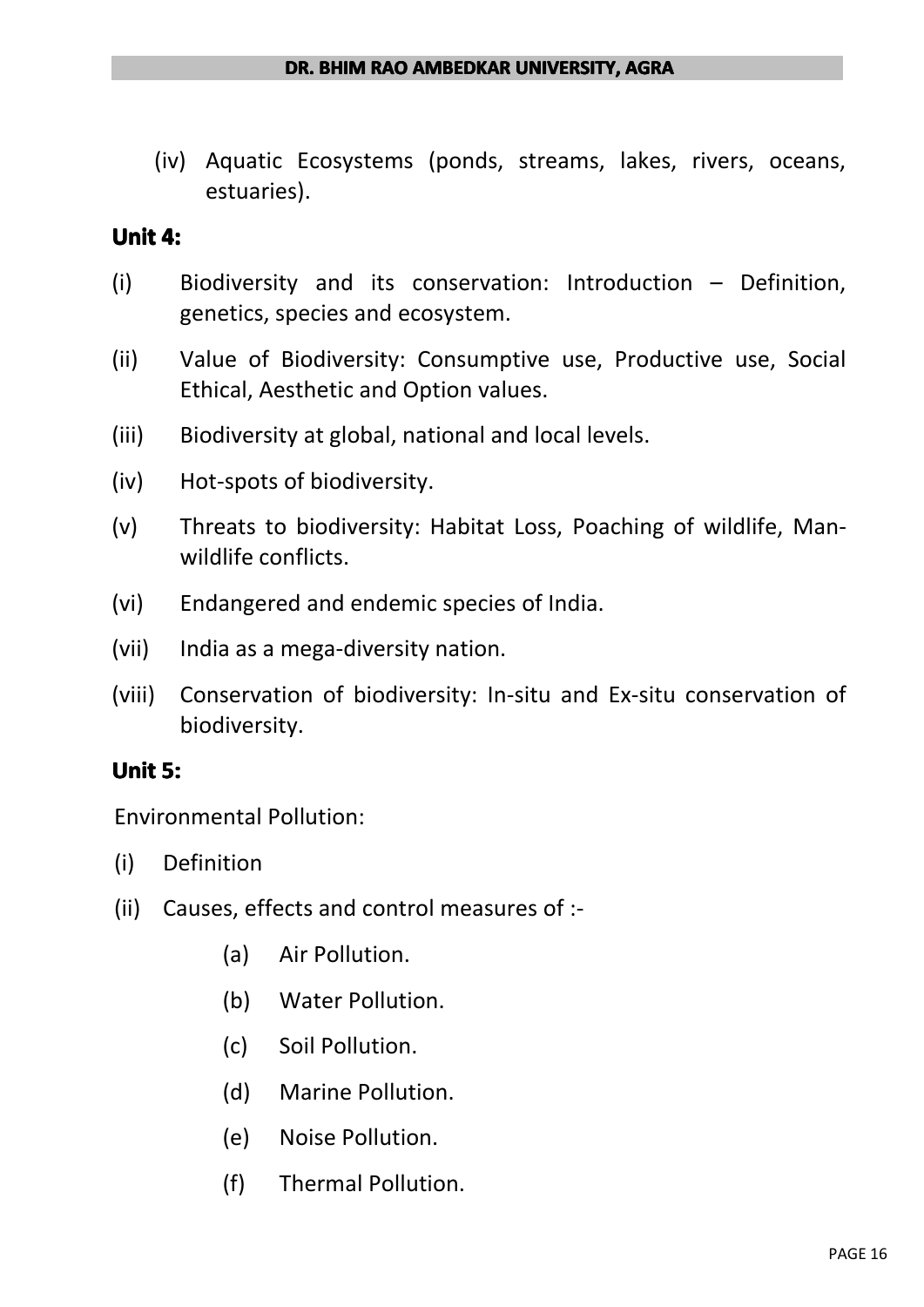- (g) Nuclear Hazards.
- (iii) Solid Waste Management: Causes, effects and control measures of urban and industrial wastes.
- (iv) Role of an individual in prevention of pollution.
- (v) Pollution case studies.
- (vi) Disaster Management: Floods, Earthquake, Cyclone and Landslides.

#### **Unit 6:**

Social Issues and the Environment:

- (a) From unsustainable to sustainable development.
- (b) Urban problems related to energy.
- (c) Water conservation, rain water harvesting, watershed management.
- (d) Climate change, global warming, acid rain, ozone layer depletion, nuclear accidents and holocaust, case studies.
- (e) Consumerism and water products.
- (f) Environment Protection Act.
- (g) Air (Prevention and Control of Pollution) Act.
- (h) Water (Prevention and Control of Pollution) Act.
- (i) Wildlife Protection Act.
- (j) Forest Conservation Act.
- (k) Issues involved in environment of environmental legislation, public awareness.

#### **Unit 7:**

Human Populated and the Environment: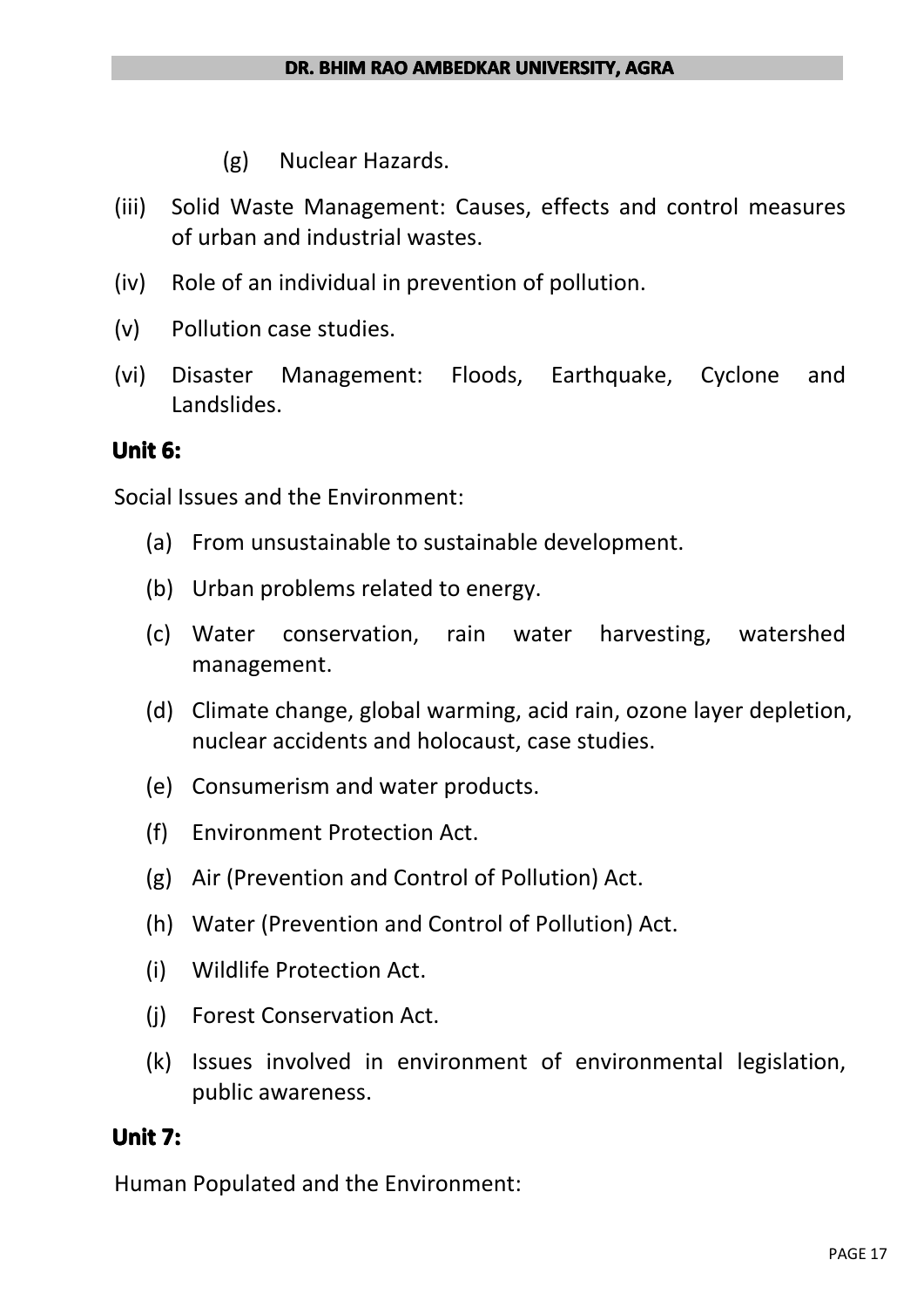- (a) Population growth, variation among nations.
- (b) Population explosion Family Welfare Programe.
- (c) Environment and Human Health.
- (d) Human Rights.
- (e) Value Education.
- (f) HIV/AIDS.
- (g) Women and Child Welfare.
- (h) Role of Information Technology in Environment and Human Health.